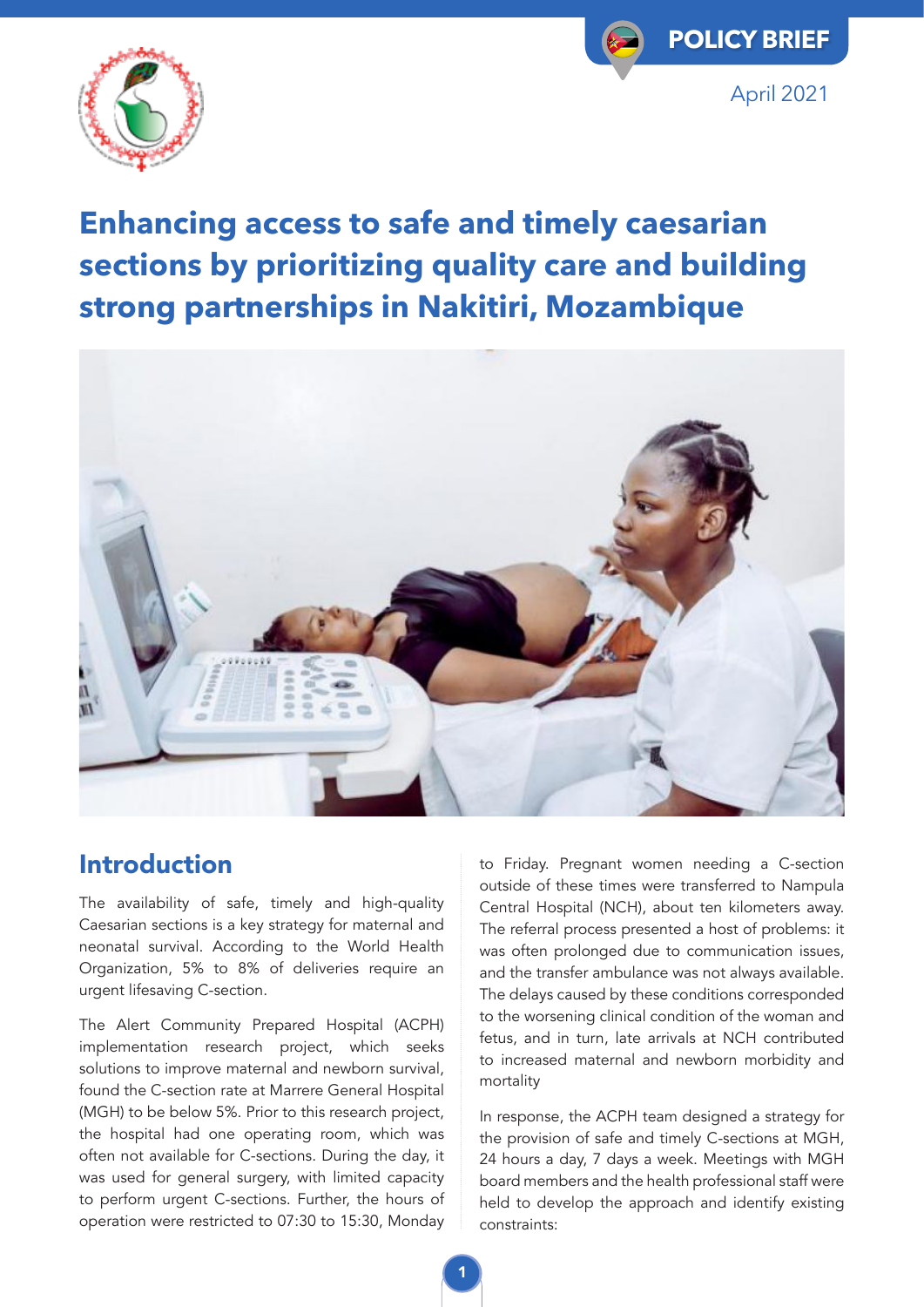

## Research goal

The goal of this research was to enable access to safe, timely C-sections at MGH on a 24/7 basis.

### Achievements

The MGH surgery department introduced a second operating room through a joint undertaking by the ACPH project paid for equipment, the MGH facilitated the implementation measures and private Canadian donors covered construction costs.



New operating room at Marere General Hospital (MGH)

Board, in coordination with Nampula District Health and Nampula Provincial Health offices, agreed to address the health professional resource constraints listed above.

- 1. C-section service provision was started on a 24 hour seven days a week basis in November 2019 following the completion of the second operating room.
- 2. The number of C-sections performed remained low due to the lack of an obstetrician/gynaecologist or paediatrician. As a result, a full-time gynaecologist/ obstetrician position was created and approved in the MGH human resources chart by the national Ministry of Health in Maputo. A respected physician with years of experience was assigned to MGH by the NCH in July 2020.
- 3. Strong network of partnerships and increased the capacity of MGH established to serve the women and newborns of Natikiri **District**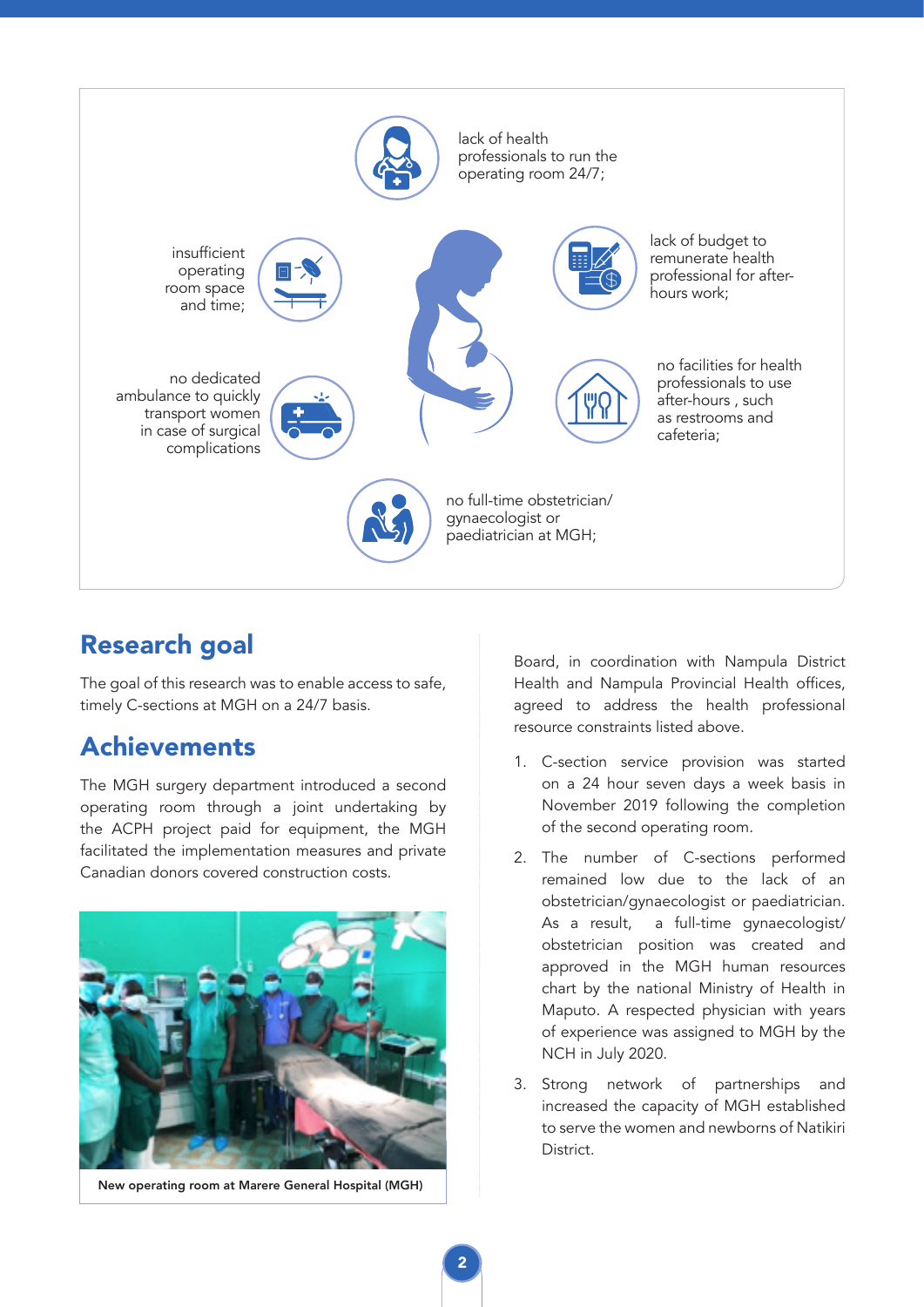## Key findings

As a result of the interventions implemented, the following are the key findings.

- 1. The percentage of total births by C-sections at MGH has increased by 14% of the total births
- 2. Appropriate C-section referrals for complicated births is occurring.
- 3. There is increased access to emergency perinatal services at the MGH for the women and newborns in the MGH catchment area.

#### Table1. Births and C-sections at Marrere General Hospital (MGH) and Nampula Central Hospital (NHC), 2017 - 2019

| Indicator                    | 2017      | 2018      | 2019      |
|------------------------------|-----------|-----------|-----------|
| Total wome delivering at MGH | 1890      | 1831      | 2316      |
| Total vaginal deliveries     | 1803      | 1709      | 1991      |
| Total C-section deliveries   | 87        | 122       | 325       |
| (% of total births)          | $(4.6\%)$ | (6.7%)    | (14.9%)   |
| <b>C-sections at MGH</b>     | 41        | 66        | 112       |
| (% of total births)          | (2.2%)    | (3.6%)    | (4.8%)    |
| C-sections reffered to NCH   | 46        | 56        | 213       |
| (% of total births)          | $(2.4\%)$ | $(3.1\%)$ | $(9.2\%)$ |



New operating room at Marere General Hospital (MGH)